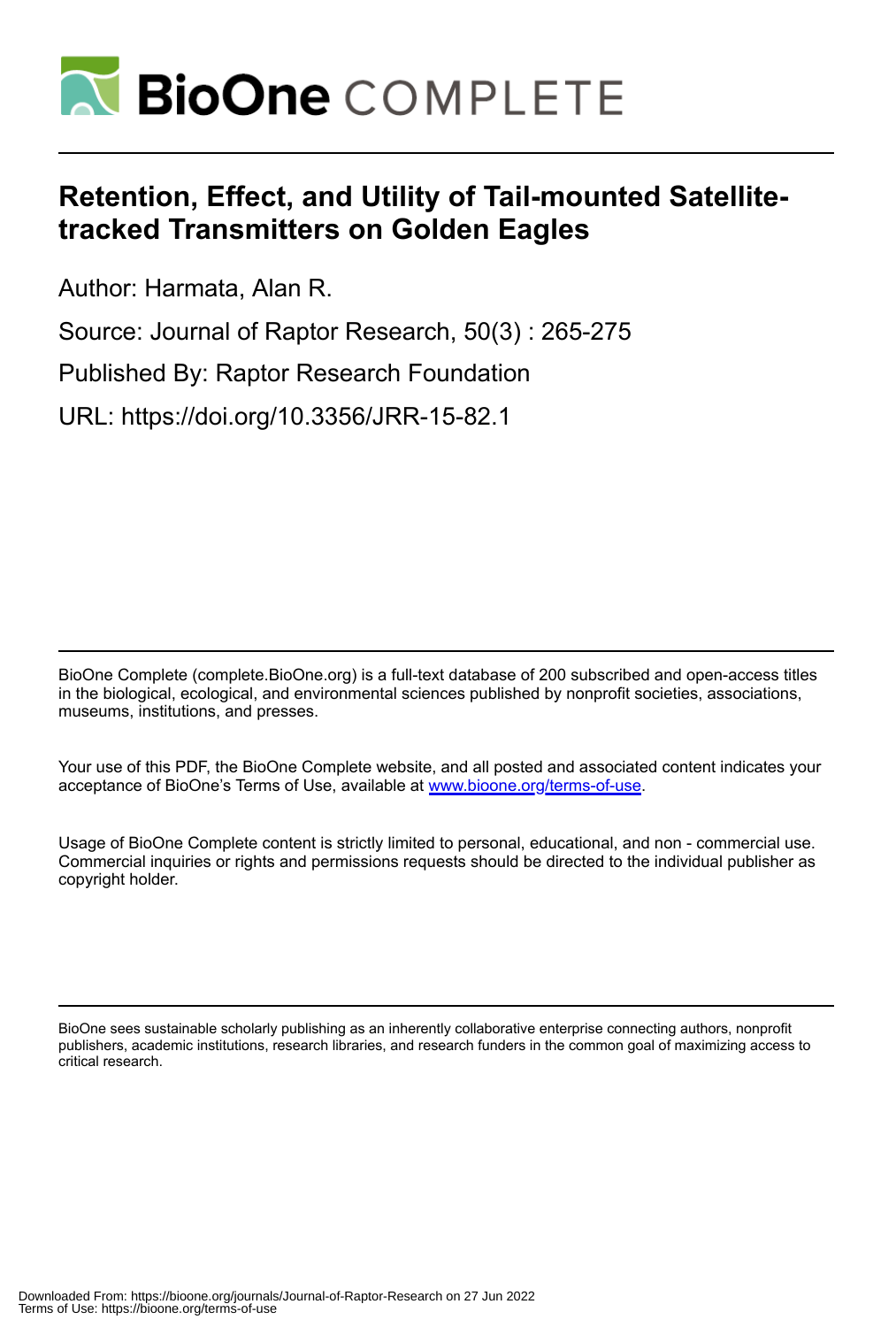## RETENTION, EFFECT, AND UTILITY OF TAIL-MOUNTED SATELLITE-TRACKED TRANSMITTERS ON GOLDEN EAGLES

### ALAN R. HARMATA<sup>1</sup>

Ecology Department, Montana State University, Bozeman, MT 59717 U.S.A.

ABSTRACT.—Studies deploying Platform Transmitter Terminals (PTTs) or Global System for Mobile Communications-GPS (GSM) packages on Golden Eagles have typically used backpack harnesses for attachment despite evidence indicating potential significant negative effects on reproduction and survival. Retention, safety, and utility of tail-mounted PTTs were tested on a sample of Golden Eagles in southwestern Montana. Argos satellite-tracked PTTs of two configurations were attached dorsally or ventrally to the central rectrices of 27 Golden Eagles to study survival. Sixteen packages were known to have been molted or removed (i.e., shed) by the eagle and 13 recovered. Of recovered tail-mounts, six (46%) were forcibly removed by eagles; five by males and one by a female. All packages that were forcibly removed were 32-g ventral mounts. Females tended to retain tail-mounts longer than males and dorsally mounted PTTs tended to be retained longer than those mounted ventrally. Eagles tagged in winter retained PTTs the longest. The duration of tail-mounted PTT retention was adequate for analysis of survival and yielded an adult annual survival rate (86%) consistent with recent U.S. Fish and Wildlife Service estimates (87%). Eight of 13 (62%) territorial adults tagged with PTTs were known to attempt breeding the year they were tracked and six (46%) produced young, rates that did not differ ( $P > 0.23$ ) from those of a larger sample of the population surveyed during the same period. Logistic regression analysis of cumulative range size by monitoring duration of four territorial adult eagles with tail-mounted GPS indicated that 99% of total range was recorded within 140 d of tracking.

KEY WORDS: Golden Eagle; Aquila chrysaetos; Platform Transmitter Terminal (PTT); retention; satellite telemetry; tail-mounted PTT.

#### RETENCIÓN, EFECTO Y UTILIDAD DE TRANSMISORES SATELITALES MONTADOS EN LAS PLUMAS RECTRICES DE AQUILA CHRYSAETOS

RESUMEN.—Los estudios que utilizan Transmisores PTT o Sistemas Globales de Comunicación Móvil-GPS (GSM) montados en individuos de Aquila chrysaetos generalmente utilizan arneses tipo mochila para la instalación de los dispositivos, a pesar de la evidencia que indica posibles efectos negativos significativos en la reproducción y la supervivencia. La retención, la seguridad y la utilidad de los transmisores PTT montados sobre la cola de individuos de A. chrysaetos fueron probadas en una muestra de águilas de esta especie en el suroeste de Montana. Los transmisores PTT con seguimiento satelital Argos con dos configuraciones fueron montados dorsal o ventralmente en las plumas rectrices centrales de 27 individuos de A. chrysaetos para estudiar la supervivencia. Dieciséis emisores fueron mudados o quitados (i.e., desprendidos) por las águilas y 13 fueron recuperados. De los dispositivos recuperados, seis (46%) fueron quitados por la fuerza por las águilas; cinco por machos y uno por una hembra. Todos los dispositivos quitados por la fuerza fueron dispositivos de 32 gramos montados ventralmente. Las hembras tendieron a retener los dispositivos montados en la cola mayor tiempo que los machos y los transmisores PTT montados dorsalmente tendieron a ser retenidos mayor tiempo que los que fueron montados ventralmente. Las a´guilas marcadas en invierno retuvieron los transmisores PTT durante un mayor periodo de tiempo. La duración de la retención de los transmisores PTT fue adecuada para realizar un análisis de supervivencia y mostró una tasa de supervivencia anual de adultos (86%) consistente con las estimaciones del Servicio de Pesca y Vida Silvestre de los Estados Unidos (87%). Se supo que ocho de 13 (62%) adultos territoriales marcados con transmisores PTT intentaron reproducirse el año en el que fueron estudiados y seis (46%) sacaron adelante pollos, valores que no difirieron ( $P > 0.23$ ) de aquellos obtenidos en una muestra más grande de la población censada durante el mismo periodo. Los análisis de regresión logística del área acumulativa de campeo obtenida con GPS montados en la cola de cuatro

 $1$  Email address: alan.harmata@montana.edu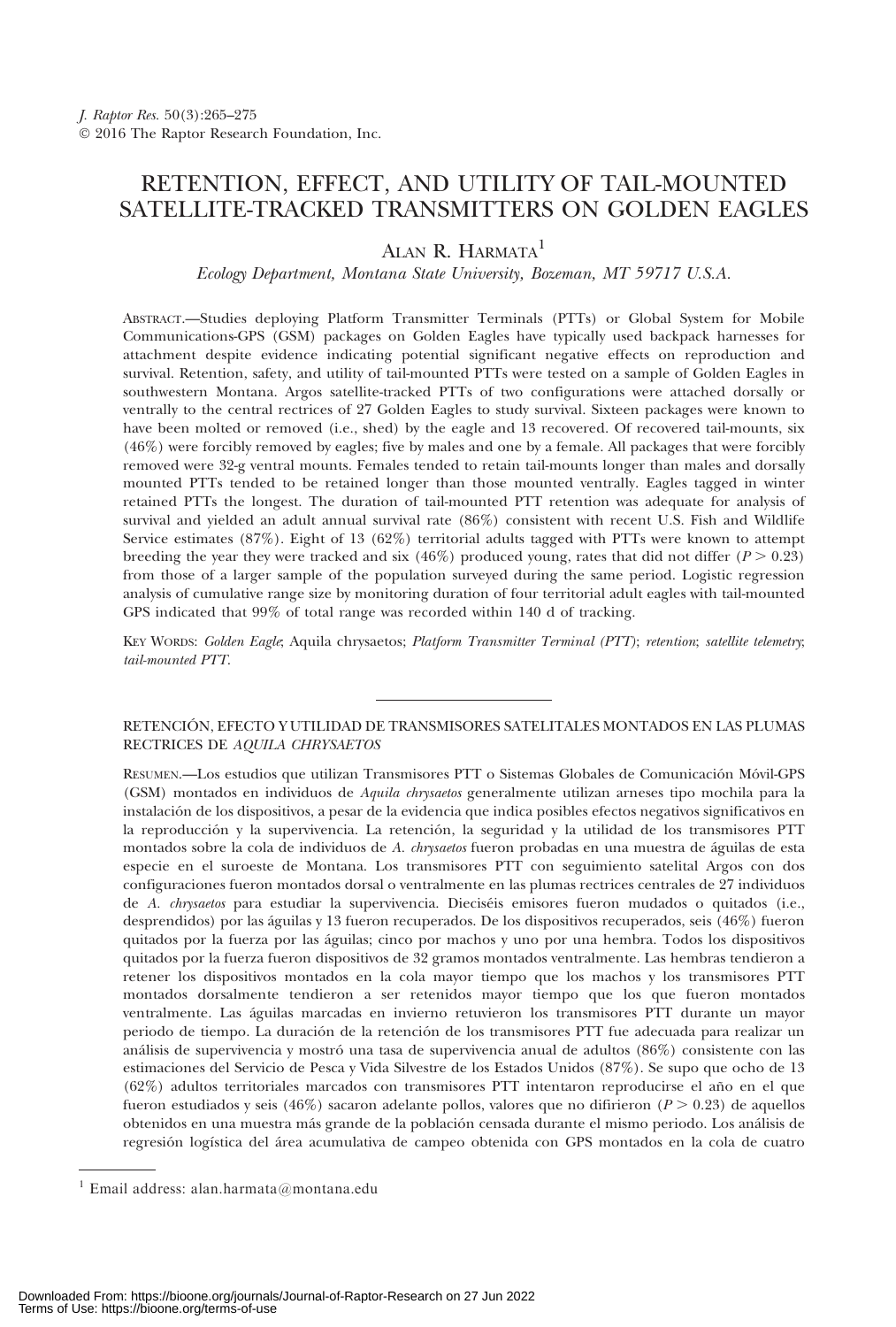águilas adultas territoriales indicaron que el 99% del área de campeo total fue registrada durante 140 días de seguimiento.

[Traducción del equipo editorial]

Capture and marking studies deploying satellitetracked transmitters (also known as Platform Transmitter Terminals [PTTs]) or Global System for Mobile Communications-GPS (GSM) packages on Golden Eagles have proliferated in recent years. U.S. Geological Survey (U.S.G.S.) Bird Banding Laboratory records indicate only 12 auxiliary marking authorizations for PTTs (or GSMs) on Golden Eagles were issued from 2006 to 2010 (D. Bystrak pers. comm.). However, from 2011 to 2015, auxiliary marking authorizations for PTTs (or GSMs) on Golden Eagles tripled for a total of 48 active authorizations by 2016 (D. Bystrak pers. comm.).

Backpack harnesses (e.g., Buehler et al. 1995) typically have been used to attach PTTs and other transmitter types to eagles. Although some researchers indicated lack of effect of backpack harnesses on eagles (Buehler et al. 1991, Hunt et al. 1996), others reported negative effects, particularly on Golden Eagles (Lockhart and Kochert 1980, Marzluff et al. 1997a, Gregory et al. 2003). More recently, no adult breeding Golden Eagles fitted with backpack PTTs in Sweden in 2012 ( $n = 12$  eagles from seven pairs) produced young (Moss et al. 2014). The researchers attributed the total nesting failure of the tagged birds to ''local food shortage'' but did not address the possibility that failure may have been exacerbated by negative effects of the backpack-mounted telemetry system. Stahlecker et al. (2015) reported 55% of adult Golden Eagles (including three of seven territorial birds) died within 1 yr of being tagged with a backpack PTT and encouraged ''closer scrutiny of possible negative effects of backpack PTTs on Golden Eagles.'' In an ongoing analysis, Millsap may have detected a decrease in survival in a large sample of juvenile and immature Golden Eagles wearing backpack PTTs (B. Millsap pers. comm.). The evidence suggests backpack telemetry harnesses may negatively affect behavior, reproduction, and survival of Golden Eagles.

As a result, I tested retention, effect on reproduction, and utility for determining survival and range size of tail-mounted PTTs on a sample of Golden Eagles in southwestern Montana. I expected tail-mounted packages would have no or negligible effect on behavior, survival, or reproductive rate of tagged birds. Although Golden Eagles generally

retain rectrices about 2 yr (Ellis and Kery 2004, pers. obs.), I anticipated a reduced retention  $(\leq 1$  yr) of rectrices supporting tail-mounted PTT packages but accepted it as a trade-off to maximize the ethic of primum non nocere for eagles included in the study. However, I suspected that retention would at least be adequate to address the primary objective of the marking study, i.e., accurate estimates of survival (Harmata 2015a).

#### **METHODS**

Capture and Marking. Golden Eagles were captured as free-flying birds with Coda net launchers (Coda Enterprises, Inc., Mesa, AZ U.S.A.) or padded leg-hold traps (Miner 1975). Eagles were tagged primarily in southwestern Montana roughly between 44.7°N (West Yellowstone) and 47.5°N (Great Falls), and between  $110.8^{\circ}$ W (Ringling) and 112.3°W (Twin Bridges) between February 2011 and January 2015. However, some tagged eagles ranged widely throughout the state and from southeastern Idaho and central Wyoming to northwestern Alaska.

Emphasis was placed on capturing adult Golden Eagles resident in Montana to study survival. Only one member of an adult, mated pair on territory was PTT-tagged. Younger age classes were captured opportunistically or in territories after target adults were tagged. Captured eagles were sexed by size (Harmata and Montopoli 2013) and aged by plumage (Humphrey and Parkes 1959; Table 1 in Bloom and Clark 2001, Ellis 2004). Age classes were juvenile, immature (Basic I and II plumage), subadult (Basic III plumage), or adult.

Golden Eagles were tagged with one of two Argostracked PTT configurations (Fig.1). One was a 32-g,  $63.5 \times 22 \times 18$  mm, battery-powered Doppler unit (NorthStar Science and Technology, LLC, King George, VA U.S.A.) attached ventrally to central rectrices. The second was a 22-g,  $63 \times 20 \times 17$  mm, solar-powered GPS PTT (Model 22GPS, Northstar Science and Technology, LLC, King George, VA U.S.A.) attached to central rectrices dorsally to expose solar panels to sunlight. Duty cycles were 6 hr on, 2 d off for both units. Solar units provided up to six hourly GPS locations daily between 0800 and 2200 H MST with adequate light. GPS units also provided Doppler data. Antennas on both units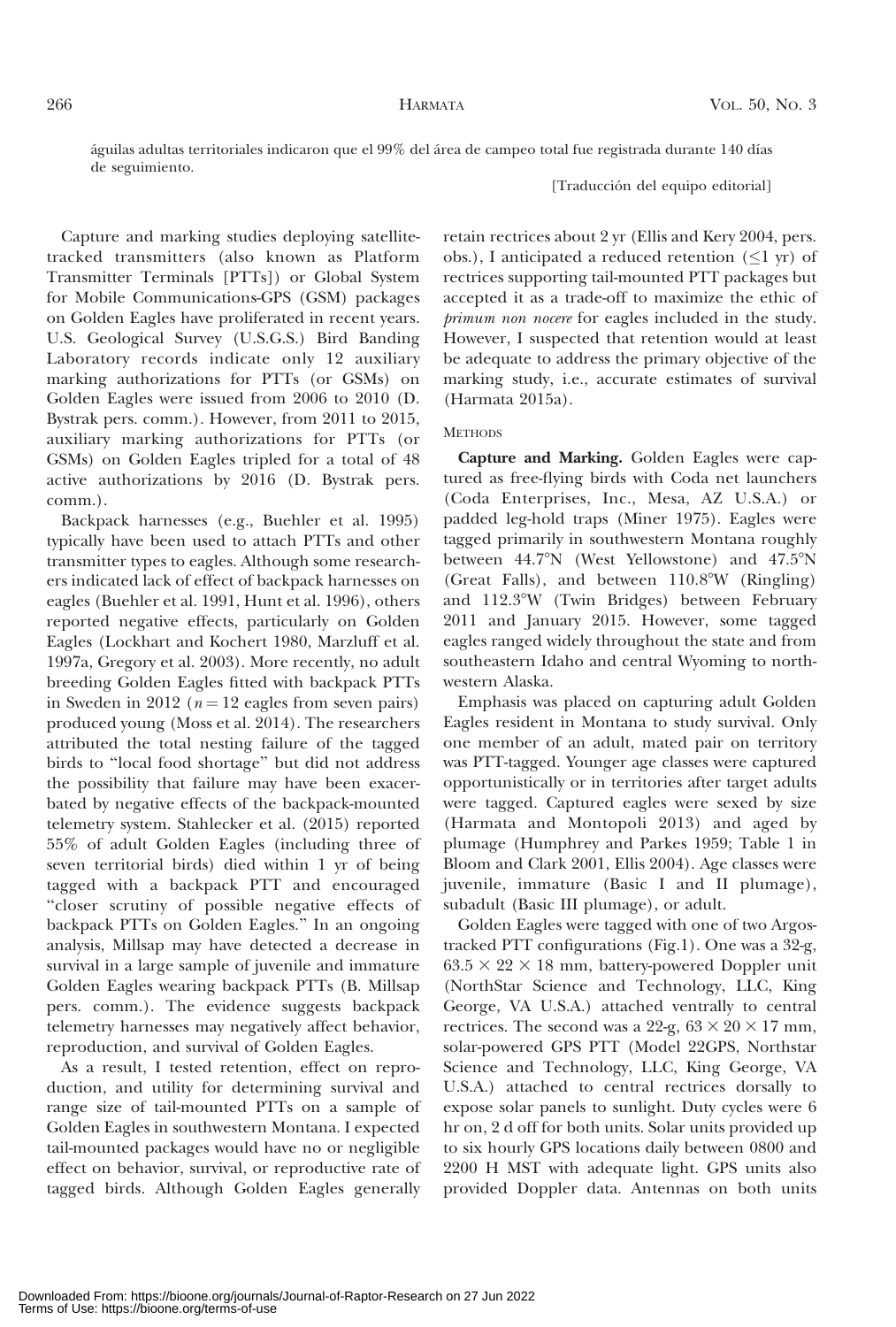Table 1. Golden Eagles marked with tail-mounted satellite-tracked Platform Transmitter Terminals (PTTs) in southwestern Montana. N = Nestling, Juv = Juvenile, Imm = Immature, SA = Subadult, Ad = Adult; L = Local, M = Migrant,  $R =$  Resident,  $T =$  Territorial,  $F =$  Floater. L, R, T, and F status all had summer range in Montana. \* Indicates eagles likely dead at end date; all others confirmed or likely alive. Failed PTTs were not recovered. Recov = recovered,  $Unrec = not recovered$ , Removed indicates PTT forcibly detached by eagle.

| <b>EAGLE ID</b>      | AGE                     | <b>SEX</b>   | STATUS/SUMMER RANGE      | <b>DATE</b><br><b>TAGGED</b> | <b>PTT</b><br><b>POSITION</b> | <b>ACTIVITY</b>       |             |                           |
|----------------------|-------------------------|--------------|--------------------------|------------------------------|-------------------------------|-----------------------|-------------|---------------------------|
|                      |                         |              |                          |                              |                               | END DATE <sup>a</sup> | <b>DAYS</b> | PTT FATE                  |
| Boat Launch          | <b>Tuv</b>              | ¥            | Local                    | 24 Jul 2013                  | Dorsal                        | 24 Sep 2013           | 62          | Failed <sup>b</sup>       |
| <b>MRCC</b>          | Juv                     | ¥            | Local                    | 20 May 2014                  | Ventral                       | 14 Sep 2014           | 117         | Uncec <sup>c</sup>        |
| Ringling Girl        | $\overline{\mathrm{u}}$ | ¥            | Migrant/Alaska           | 29 Mar 2012                  | Dorsal                        | 4 Feb 2013            | 313         | Recov <sup>d</sup> Molted |
| Smith Trap           | Juv                     | $\mathsf{P}$ | Migrant/Alaska           | 4 Apr 2012                   | Ventral                       | 21 Aug 2012           | 129         | Unrec                     |
| Rice Rocket          | Imm                     | 8            | Resident                 | 9 Sep 2013                   | Ventral                       | 6 Apr 2013            | 56          | <b>Recov Removed</b>      |
| <b>Bull Sitz</b>     | Imm                     | 8            | Migrant $/$ <sup>e</sup> | 14 Mar 2012                  | Ventral                       | 14 Oct 2012           | 206         | Recov Molted              |
| W Bear Crk           | <b>SA</b>               | 8            | Resident                 | 26 Jan 2014                  | Ventral                       | 5 Jun 2014            | 130         | Failed <sup>b</sup>       |
| AK Dude              | <b>SA</b>               | 3            | Migrant/Alaska           | 1 Feb 2014                   | Ventral                       | 15 Jul 2015           | 164         | Unrec                     |
| E Bear Crk           | <b>SA</b>               | 8            | ζf                       | 26 Jan 2014                  | Ventral                       | 17 Feb 014            | 22          | <b>Recov Removed</b>      |
| <b>Bumble Foot</b>   | <b>SA</b>               | ¥            | Migrant/British Columbia | 21 Mar 2015                  | Ventral                       | 12 Jul 2015           | 113         | Unrec                     |
| Camp                 | Ad                      | ♂            | Territorial              | 2 Mar 2011                   | Ventral                       | 6 Jul $2011g$         | 122         | Unrec <sup>c</sup>        |
| Skinner              | Ad                      | ¥            | Territorial              | 28 Feb 2011                  | Dorsal                        | 6 Mar 2011            | 7           | Unrech                    |
| Ringling Gal         | Ad                      | ¥            | Territorial              | 17 Sep 2011                  | Ventral                       | 21 Jun 2012           | 278         | <b>Recov Molted</b>       |
| Swingley*            | Ad                      | ¥            | Floater                  | 29 Aug 2011                  | Ventral                       | 11 Jan 2012           | 135         | Unrech                    |
| <b>Yellow Dog</b>    | Ad                      | ¥            | Territorial              | 21 Jan 2014                  | Ventral                       | 26 Sep 2014           | 248         | Failed <sup>b</sup>       |
| Reynolds Crk         | Ad                      | 8            | Territorial              | 7 Jan 2012                   | Ventral                       | 7 Mar 2012            | 60          | <b>Recov Removed</b>      |
| Bear Canyon          | Ad                      | 8            | Territorial              | 10 Feb 2013                  | Ventral                       | 22 May 2013           | 101         | <b>Recov Molted</b>       |
| Hot Sprs Crk         | Ad                      | ¥            | Territorial              | 31 Jan 2012                  | Ventral                       | 15 Feb 2012           | 15          | <b>Recov Removed</b>      |
| Roundup              | Ad                      | ¥            | Floater                  | 1 Feb 2013                   | Ventral                       | 22 Jul 2013           | 171         | <b>Recov Molted</b>       |
| <b>WCM</b>           | Ad                      | 8            | Territorial              | 6 Nov 2011                   | Ventral                       | 12 Feb 2012           | 98          | <b>Recov Removed</b>      |
| Six Toes             | Ad                      | ¥            | Floater                  | 21 Mar 2013                  | Ventral                       | 11 Aug 2013           | 143         | <b>Recov Molted</b>       |
| Hiline Dad           | Ad                      | 8            | Territorial              | 23 Jan 2013                  | Dorsal                        | 11 Apr 2013           | 78          | <b>Recov Removed</b>      |
| <b>Bear Creek</b>    | Ad                      | $\mathsf{P}$ | Territorial              | 18 Dec 2013                  | Dorsal                        | 11 Jun $2014^1$       | 175         | Unrec Molted              |
| Old Man <sup>J</sup> | Ad                      | 8            | Territorial              | 16 Dec 2014                  | Ventral                       | 3 Feb 2015            | 49          | Failedb                   |
| Ruby Dude            | Ad                      | 8            | Territorial              | 19 Dec 2014                  | Dorsal                        | 12 Jul 2015           | 205         | <b>Recov Molted</b>       |
| Cottonwood           | Ad                      | 3            | Territorial              | 21 Jan 2015                  | Dorsal                        | 20 Jul 2015           | 180         | Unrec <sup>c</sup> Molted |
| Twala Peak           | Ad                      | ¥            | Migrant/British Columbia | 20 Mar 2015                  | Ventral                       | 20 Jul $2015^a$       | 124         | Unrec                     |

<sup>a</sup> Sensor data indicated end of movement of PTT.

<sup>b</sup> PTT failed on eagle.

 $^{\rm c}$  PTT failed before recovery possible.

 $d$  Recovered in Montana during  $2<sup>nd</sup>$  vernal migration.

<sup>e</sup> Last location 166 km south of Montana.

<sup>f</sup> PTT removed by eagle before status was definitive.

<sup>g</sup> Actual or probable shed date, eagle subsequently observed.

h Access denied by landowner.

<sup>i</sup> Last day PTT observed on eagle post failure.

<sup>j</sup> Originally banded March 1992.

were 195 mm long and sutured adjacent to the ventral rachis, and both units were attached with mechanisms to distribute package weight between both rectrices while allowing feathers to spread and contract (Fig. 2). All eagles tagged with tailmounted PTTs were also marked with a U.S.G.S. pop-rivet leg band, and blood and feather samples were collected from some. I suspected that ventrally mounted systems would be retained longer than dorsally mounted systems, mostly due to visual prominence and proximity of the dorsal package, especially when the eagle accessed the uropygial gland during preening. Hence, I invested in fewer solar GPS-capable PTTs.

Eagle Residency and Breeding Status. Behavior and movements of tagged eagles permitted confirmation of residency and mated status. Eagles present within Montana between 15 April and 15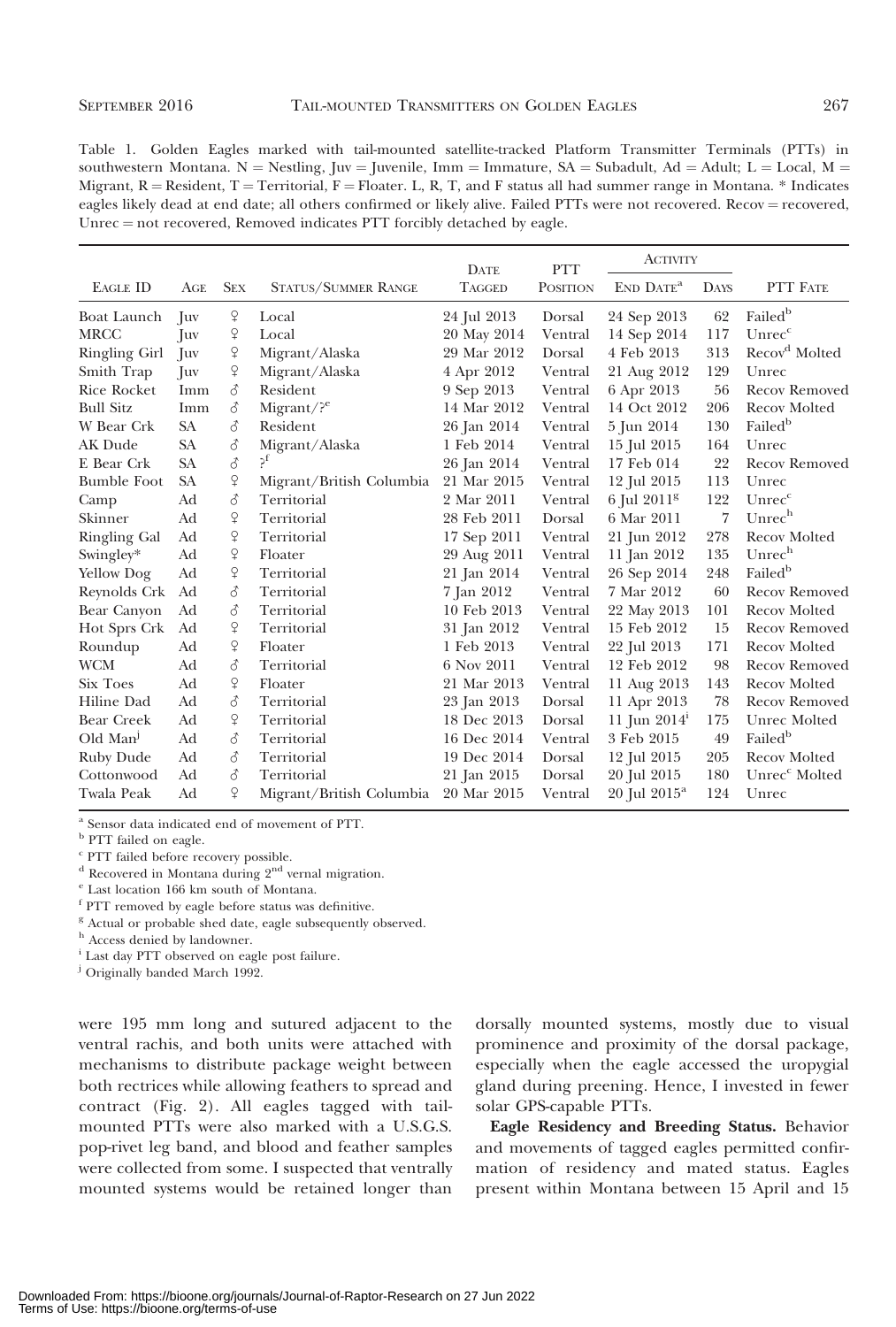



Figure 1. Satellite-tracked Platform Transmitter Terminals on central tail feathers of adult Golden Eagles. Left: 32-g battery-powered Doppler unit on male. Right: 22-g solar powered GPS unit on female.

October were considered residents. Eagles located outside Montana at any time during tracking were considered migrants. Resident adults observed engaged in breeding behavior or commonly associated with nest sites or another adult eagle of distinctly dissimilar size were considered territorial and mated. Resident adult eagles not commonly observed associated with nest sites or another adult eagle of distinctly dissimilar size and ranged widely were considered floaters (Brown 1969, Hunt 1998) and were assumed to be unmated. Nonadult eagles were classified as either resident or migrant based on above criteria.

PTT Recovery and Fate Assignment. Lack of movement of a PTT during one duty cycle as determined by Argos activity sensor data indicated either a dead or debilitated eagle, or a shed (i.e., molted or forcibly removed by eagle) PTT and stimulated recovery effort by vehicle or on foot. At the most recent telemetry location, visual scanning

and a Communications Specialists, Inc., AL-1 ARGOS PTT LOCATOR $^{\pi}$  receiver programmed to receive 401.650 mHz frequency with an omnidirectional or two-element, handheld directional antenna were employed during the ''on'' portion of the PTT's duty cycle. Patience was required when locating PTTs, as signal pulse rate was only 1/min for Doppler units and 1/hr for solar units.

Fate (alive/dead) of eagles whose PTTs were recovered was obvious but fate of eagles with PTTs that stopped transmitting data or were unrecovered was not. However, situational criteria associated with cessation of movement or PTT failure (e.g., subsequent observations of eagles of appropriate age/sex at habitual perches and missing central tail feathers) allowed for assessment of fate. Unrecovered PTTs that stopped moving later than early July, especially those in Alaska, were assumed to have been molted by an eagle that continued to survive because mode of Golden Eagle molt occurs in early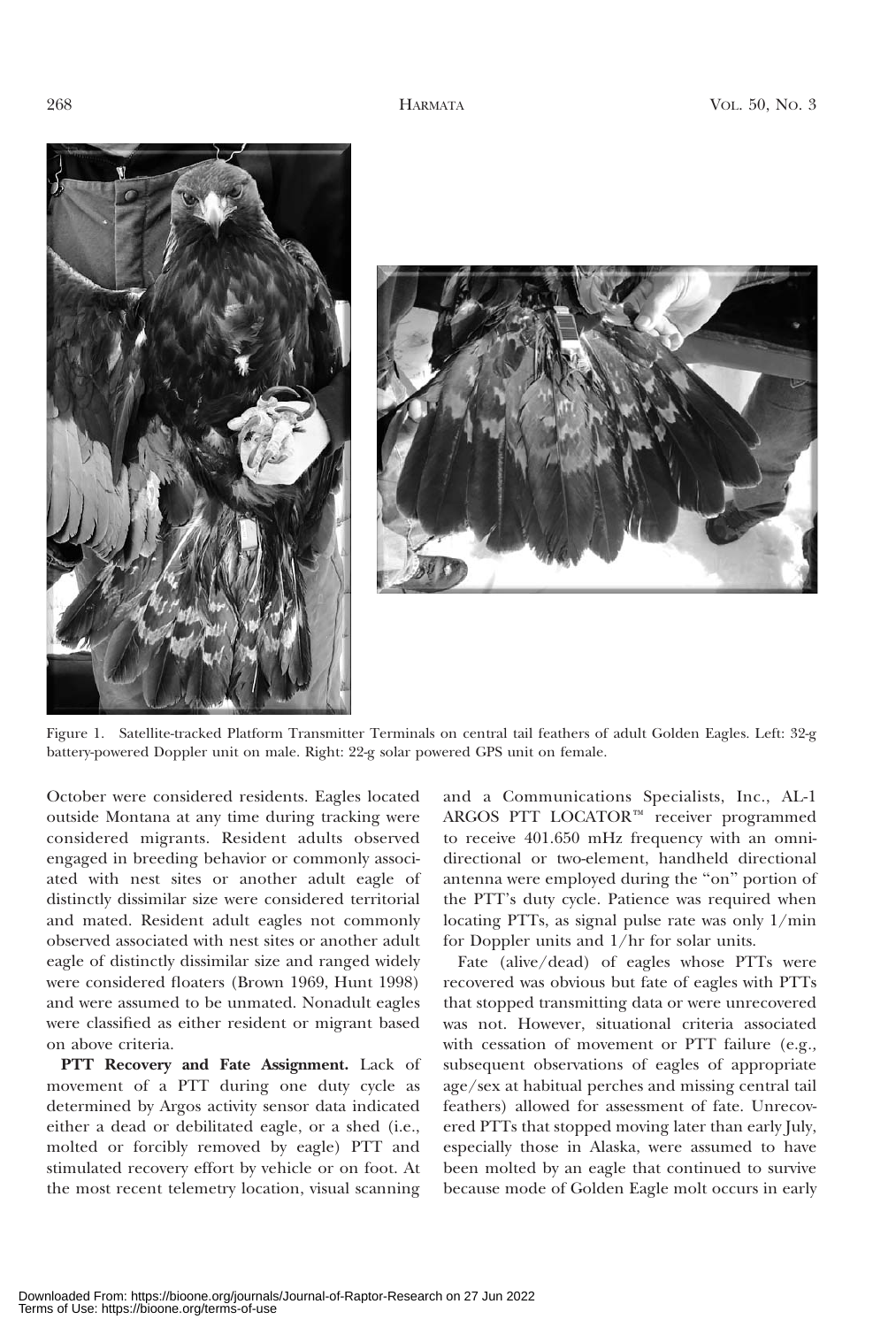

Figure 2. Attachment detail (ventral view) of 22-g solar-powered GPS PTT on molted central rectrices of a Golden Eagle. Note PTT is mounted dorsally to one central rectrix (see Fig. 1). Distal PTT attachment tab is sutured to rachis with veterinary suture material. Proximal tab is attached with modified aluminum 3.2-mm pop-rivet pin extending between calami to distribute weight and permit rectrices to spread and contract to minimize stress on follicles. Pin is approximately 2 mm in diameter, cut to individual length (ca. 2.5–3 cm), and fixed with a flat washer and force-threaded nut secured with cyano-acrylic glue. Left pane shows feathers spread, right pane feathers relaxed. Ventrally mounted PTT attachment (see Fig. 1) is equivalent but accessed dorsally.

summer (Jollie 1947, Ellis and Kery 2004, A. Harmata unpubl. data).

Utility of Tail-mounts in Ranging Studies. Range size as a function of time monitored (days tracked) was analyzed in an attempt to determine if retention of tail-mounted PTTs was adequate to provide representative annual range-size descriptions for territorial eagles. Only GPS-tracked eagles were analyzed because GPS locations (termed ''fixes'') are inherently more accurate than Doppler fixes. The cumulative proportions of total range size (using minimum convex polygons [MCP; Mohr 1947] in km<sup>2</sup>) per number of days tracked were used to compare area use among four territorial males and one territorial female Golden Eagles tracked by satellite.

Latitude and longitude of each PTT-generated fix were tabulated sequentially in PTT Tracker (Geo-Trak 2011) for eagles with  $\geq$  25 GPS fixes. Sequential fix locations were exported as .kml files and imported to Google Earth<sup> $m$ </sup> ver. 7.1.2.2041 and displayed. Minimum convex polygons were constructed around peripheral fixes of each plot using the polygon utility in Google Earth. To quantify an eagle's expanding range recorded over time during

tracking, polygon files were exported to Earth Point (http://www.earthpoint.us/Shapes.aspx) and MCP area was calculated sequentially at 5-d intervals using the Polygon Area utility.

Because the plots of cumulative proportion of MCP area by tracking time displayed sigmoid shapes typical of logistic curves, a logistic regression model (Hosmer et al. 2013) was developed for each eagle. The dependent variable  $p$  for the model:

$$
\frac{e^{\beta_0+\beta_1(D_x)}}{1+e^{\beta_0+\beta_1(D_x)}}
$$

was defined as the cumulative proportion of MCP area detected. The independent variable  $(D_x)$  was number of days tracked. Model parameters  $\beta_0$ (intercept) &  $\beta_1$  (slope) were estimated for each distribution using iteratively reweighted least squares techniques (Montgomery et al. 2012) so that models could be compared among eagles.

Data Analysis Considerations. I compared differences in group retention times (d) by parametric procedures. I accepted *P*-values  $\leq 0.11$  as indicating statistical difference. This minimized potential type II error due to small sample size. Geometric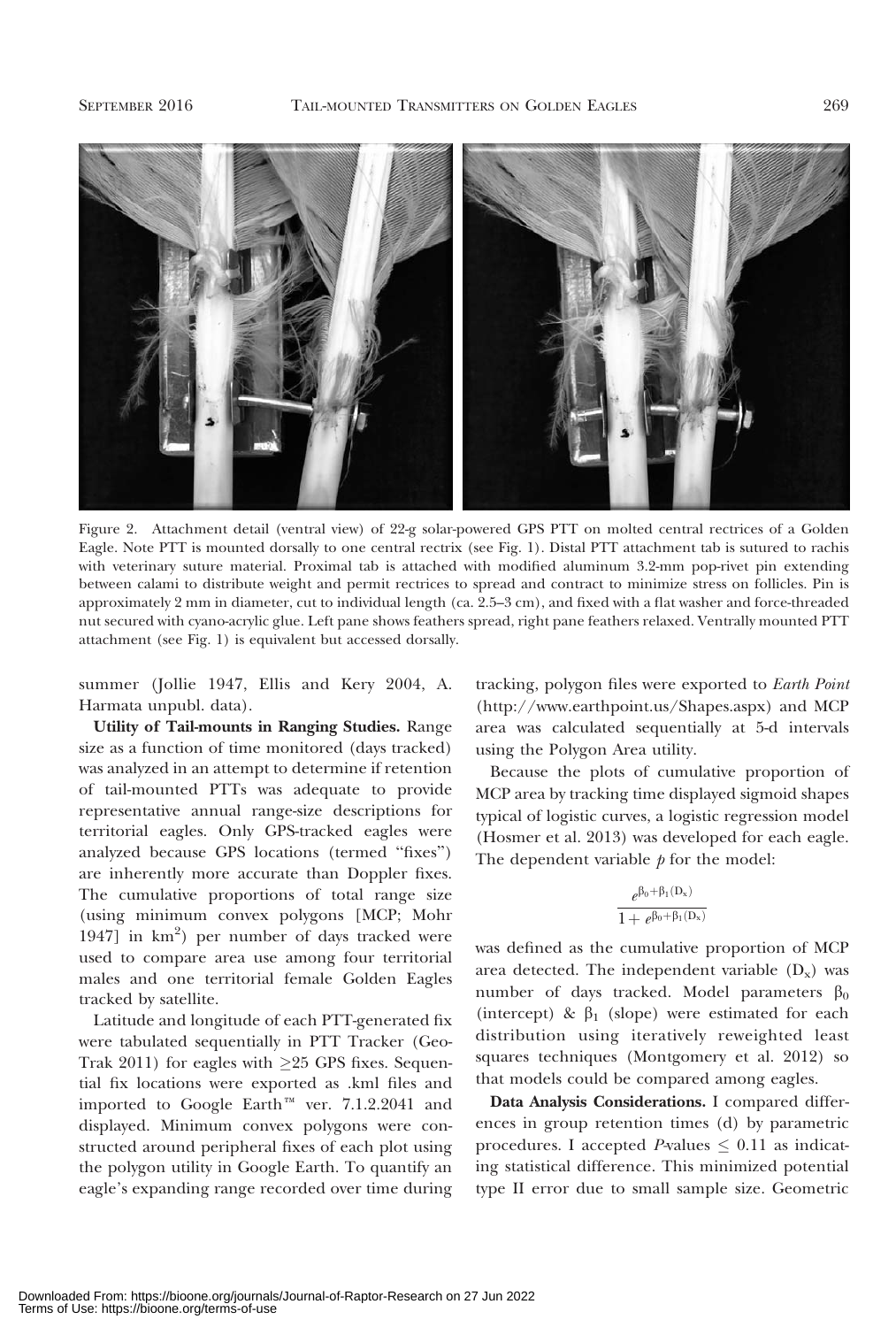means (GM) also are presented to minimize effect of outliers.

#### **RESULTS**

Eagles Marked. Twenty-seven Golden Eagles were tagged with tail-mounted PTTs (Table 1). Adults made up 63% of tagged eagles, subadults approximately 15%, immatures 7%, and juveniles approximately 15%; 52% were females and 48% were males. Territorial eagles made up 76% of adults and 18% of adults were floaters. Migrants composed 22% of tagged eagles; three summered in Alaska, two in British Columbia and one (identified as ''Bull Sitz'' [Table 1], after the location where it was captured) likely wintered in the continental United States at latitudes lower than 43°N (Table 1). One territorial adult female was previously banded as a 1 yr-old, 10 yr prior and 6 km NNW of the 2011 capture site (''Ringling Gal,'' Table 1). An adult male was previously banded as a 1-yr-old, 22 yr prior and 37 km NE of the capture site (Harmata and Restani 2015). One territorial adult male was developing both tail feathers adjacent to a central rectrix when captured in December and could not be tagged with a tail-mounted PTT.

Retention of Tail-mounted PTTs. Of 27 PTTs attached to rectrices of Golden Eagles, date of shedding was known for 16, of which 13 (81%) were recovered (Table 1). All but one recovered PTT were retrieved within one duty cycle of searching. All recovered solar units were located without telemetry by visually searching the coordinates where movement ceased. Four (15%) PTTs failed or were suspected of failing on the eagle and were not recovered, and two PTTs that ceased movement failed before they could be recovered. Observations of four eagles ("Bear Crk," "Camp," "Ruby Dude," and ''N Cottonwood,'' Table 1) without central rectrices, each within their respective home ranges, soon after PTT movement ceased, confirmed that their PTTs were shed.

The mean length of time tail-mounted PTTs indicated movement was 132.8 d ( $n = 27$ , SD = 84.5) d, range  $7-381$  d,  $GM = 101.0$  d). Mean length of time eagles retained tail-mounted PTTs where date of molt or removal was confirmed was 143.7 d ( $n =$ 16, SD = 96.9 d, range 15–381 d, GM = 108.6 d). Females tended to retain tail-mounts  $(GM = 138 d)$ longer than males (GM = 94 d;  $t_{14} = 1.7$ ,  $P = 0.11$ , Fig. 3) and dorsally mounted PTTs tended to be retained longer ( $K = 2.5$ ,  $GM = 181$  d) than those mounted ventrally (GM = 86 d;  $t_{14} = 1.76$ ,  $P = 0.09$ , Fig. 3). Attachment techniques evolved and improved over the course of study and later attachments (Fig. 2) tended to be retained longer (Table 1).

Of 13 recovered tail-mounts, six (46%) were forcibly removed by eagles: five by males and one by a female. All packages that were forcibly removed were 32-g ventral mounts. Two males broke off the mounting tabs attached to rectrices where they were soldered to the PTT case, and four others broke the supporting feather shafts proximal to the PTT mounting point. Seven (54%) of the 13 recovered tail-mounts were found attached to at least one molted rectrix, and six of these seven were found attached to both rectrices. Females tended to molt PTTs in early to mid-summer (June, July) but males were more erratic, possibly related to age, e.g., an adult male molted the PTT in May and immature male molted the PTT in October. The dorsal tailmounted PTT of ''Ruby Dude'' was molted in July 2015 but not recovered until 7 mo later (Table 1). Initial intensive search at the coordinates of the last GPS locations within 3 d after movement ceased failed to locate it. The eagle survived, as no carcass was located at the site and an adult was subsequently observed in the home range without central rectrices. I surmised that the molted PTT was not detected on the initial search because a corvid or fossorial mammal cached it soon after it was dropped. It later emerged or was excavated because it was easily found at the same GPS coordinates on a subsequent incidental search several months later. Of eight unrecovered PTTs (four from males and four from females) where situational criteria indicated molt from a live bird, seven occurred in July. One territorial female was still wearing her ventrally mounted PTT when it failed in late September (''Yellow Dog,'' Table 1).

Survival and Reproduction of Golden Eagles Wearing Tail-mount PTTs. No Golden Eagle wearing a tail-mounted PTT was confirmed to have died during the study. However, one mortality was highly suspected ("Swingley," Table 1). Activity characteristics recorded prior to the abrupt cessation of movement, location, and landowner refusal to allow access to recover the PTT all strongly suggested a dead eagle, likely not as a result of PTT effects or natural causes. All other unrecovered PTTs (Table 1) that ceased movement were likely molted or shed as suggested by location, prior activity, or time of year. Adult annual survival rate estimate obtained during the study from which retention data used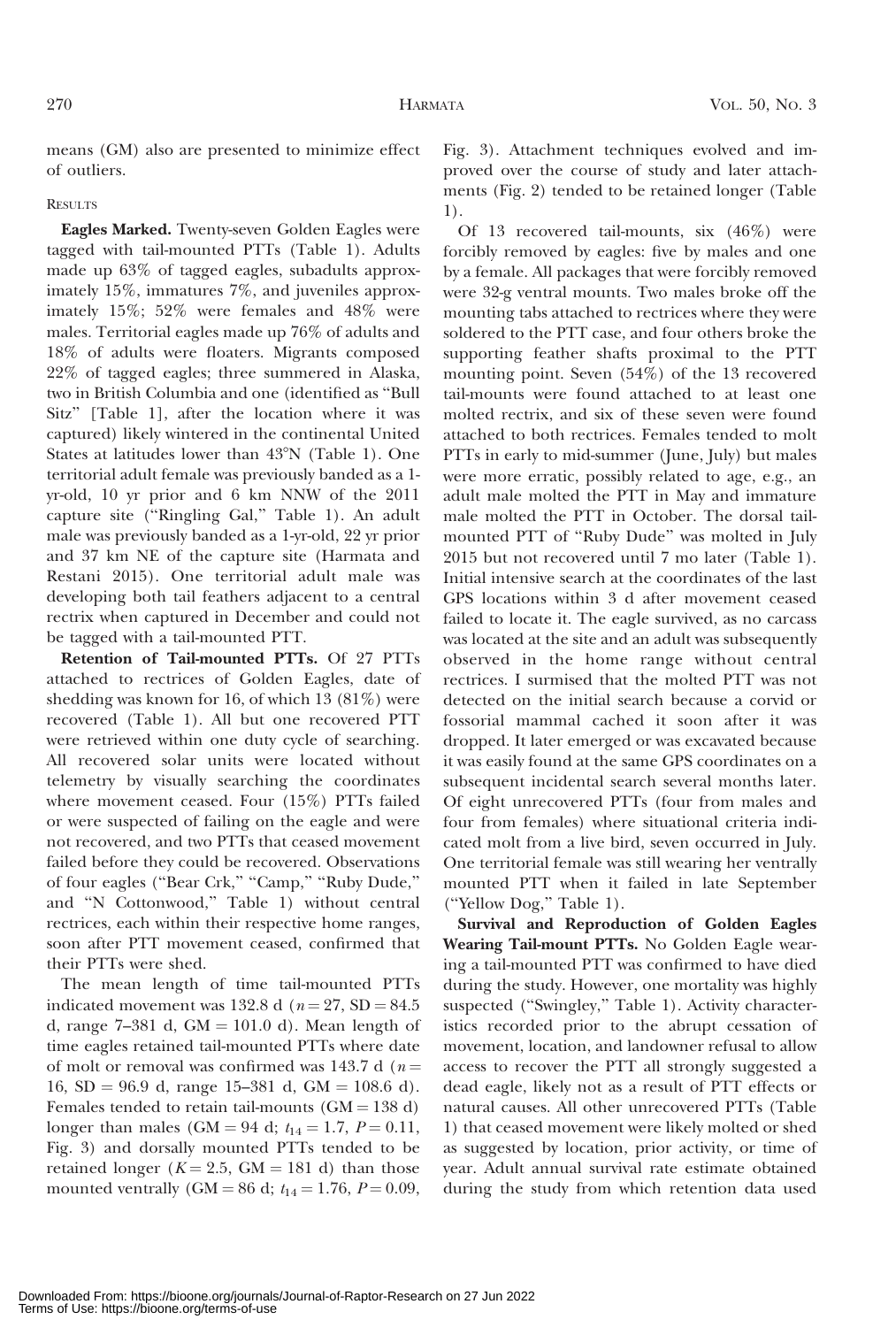

Figure 3. Retention of tail-mounted satellite-tracked Platform Transmitter Terminals (PTTs) by Golden Eagles relative to sex and mounting position on tail. Dorsal mounts were 22-g solar-powered GPS-capable units; ventral mounts were 32 g battery-powered Doppler-only units. Sample included one juvenile, two immature, one subadult, and 12 adults.

here were drawn was  $86\%$  (CI = 60-100%) (Harmata 2015a).

Of 13 territorial adults tagged with tail-mounted PTTs, eight (62%; six males and two females) were known to attempt breeding the year they were tracked via telemetry. Two males (15%) failed in their breeding attempt and six birds (46%; four males and two females) produced young. Two females did not attempt to breed, two PTTs were shed (one female) or stopped transmitting (one male) too early in the season to determine breeding activity, and breeding activity was undetermined for one male.

Range Size. Territorial Golden Eagles tracked with GPS-capable PTTs all had 50% of their total MCP area recorded by 71 d (Fig. 4). Logistic curves of three of the four GPS-tracked eagles indicated that 99% of the MCP area was recorded by 140 d (Fig. 4). However, the slope of the logistic curve of ''Hiline Dad'' suggests MCP area was still expanding at cessation of tracking (79 d; PTT shed).

**DISCUSSION** 

Despite a low overall duration of tail-mounted PTT retention (where date of molt or removal was confirmed) of just over 3 mo (but up to 10 mo), results indicated that tail-mounts were adequate for estimating survival. Adult annual survival rate estimate during this study was consistent with a recent annual survival rate estimate by U.S. Fish and Wildlife Service (U.S.F.W.S.) for after-third-year (i.e., adult) Golden Eagles of  $87\%$ , (CI =  $84-86\%$ ; U.S.F.W.S. 2016). Both analyses were conducted in Program MARK (White and Burnham 1999) and U.S.F.W.S. estimates were based on dead-bird band recoveries during 1968–2014.

In addition to a lack of major effect of tailmounted PTTs on survival of adult Golden Eagles, lack of effect on reproduction also was demonstrated by the similarity of tagged adult breeding activity with Golden Eagles included in recent population surveys in southwestern Montana (Harmata 2015b). Specifically, the proportion of territorial adults with PTTs (each representing a pair) attempting to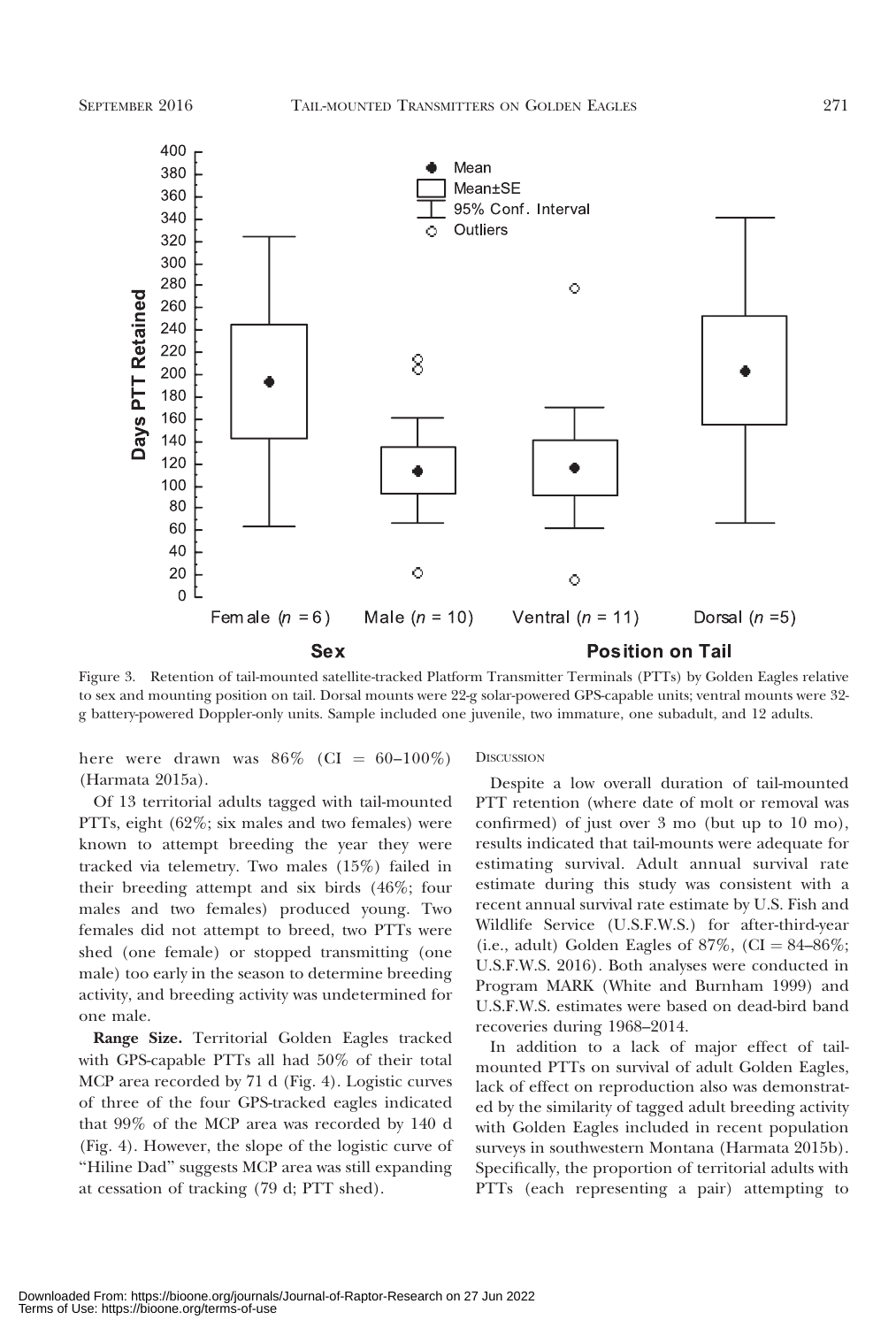

Figure 4. Logistic regression curves of increasing proportion area of total minimum convex polygon (MCP) homerange area recorded with increasing number of days tracked for territorial adult Golden Eagles tagged with tail-mounted GPS satellite transmitters in southwestern Montana.

breed and breeding successfully (61% and 46%) was not different from the proportion of breeding attempts and breeding success of the Golden Eagle population surveyed (231 occupied territories) in southwestern Montana from 2010 to 2015 (69% and 36%;  $Z < -0.60$ ,  $P > 0.23$ ; Harmata 2015b).

Some researchers attributed varied effects of backpack-mounted telemetry systems on birds primarily to differences in transmitter mass, shape, and size and their effects on energetics and aerodynamics (Obrecht et al. 1988, Gessaman et al. 1991a, 1991b, Pennycuick et al. 2012). However, Michael et al. (2013) and Peniche et al. (2011) found significant skeletal and soft tissue damage to birds wearing backpack harnesses, inducing Michael et al. (2013) to state ''These findings have implications for all avian species deployed with backpack harnesses.'' I suspect that tolerance of backpack-mounted telemetry systems by Golden Eagles is likewise more directly related to discomfort and restriction of movement imparted by the

encumbering harness rather than the PTT hardware configuration. Tolerance is further influenced by biologist talent (or lack thereof) in correctly fitting the harness.

Despite the absence of effects on survival and reproduction and the lack of observed injury or abrasion imparted by tail-mounted PTTs used here, effects were not totally benign. Nearly half of recovered tail-mounts were forcibly removed by eagles and males tolerated packages less well than females. Two males actually broke the PTT casing off the soldered mounting tabs, and the other PTTs forcibly removed were by the eagle breaking the supporting feather shafts proximal to the PTT mounting point. Clearly, they were an annoyance to some eagles, particularly males. I expected that ventral tail-mounts on Golden Eagles were less likely to affect behavior than any mounted dorsally, but, curiously, no dorsal tail-mounted PTT was forcibly removed. Ventral mounts removed by force were possibly due to the weight (32 g) exceeding a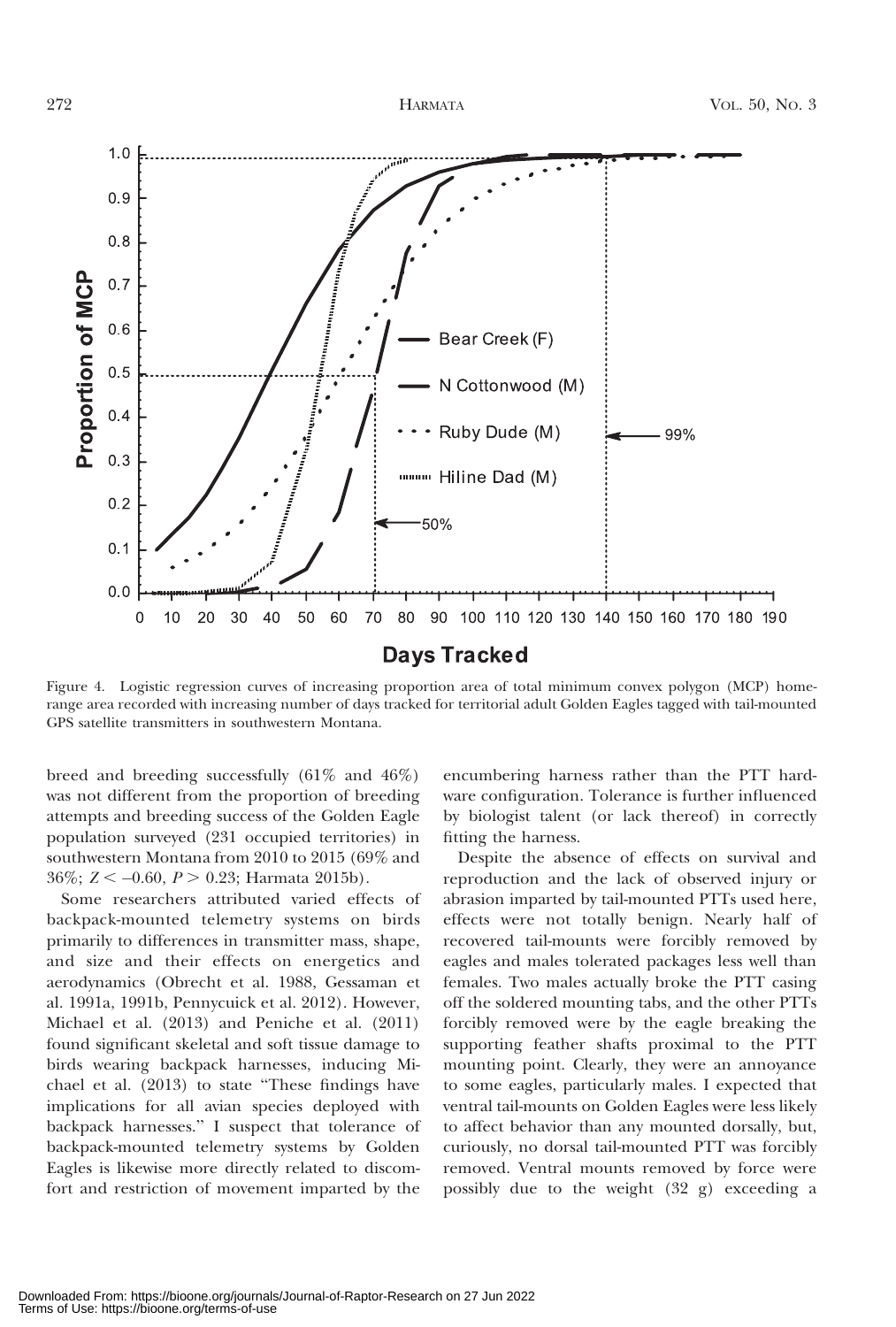threshold of tolerance on critical aerodynamic structures (although  $\leq 1\%$  of body mass), physical size of the package (note dimensions, above), or improper attachment creating discomfort or an impediment to preening. Despite the annoyance factor, the effects were not debilitating, injurious, an impediment to reproduction, or fatal.

Over half of tail-mounts recovered had been molted. Females tended to molt PTT supporting feathers in early summer (June, July) but one female wore her PTT from January until at least late September (''Yellow Dog,'' Table 1). Males were more erratic, possibly related to age and sexspecific intolerance of the package. Adult males shed PTT-supporting feathers in May and July and immature males in April, July, and October. Of unrecovered PTTs where situational criteria indicated shedding from a live bird, nearly all occurred in July. These observations were consistent with those of rectrice molt recorded for captive (Jollie 1947, Servheen 1976, Ellis and Kery 2004) and wild (Bloom and Clark 2001) Golden Eagles. However, Ellis and Kery (2004, Table 1) noted that a captive Golden Eagle molted both rectrices in the same year only twice over 15 yr, but six of the seven PTTs recovered with feathers attached had both rectrices, suggesting that PTT mounts used here may have induced abnormal, simultaneous expulsion of both rectrices.

Logistic regression analysis of cumulative MCP area by monitoring duration showed four territorial eagles with tail-mounted GPS PTTs had 99% of their total range recorded within 140 d of tracking (Fig. 4). This was approximately the mean length of time eagles retained tail-mounted PTTs where date of molt or removal was confirmed (144 d). MCP ranges of territorial Golden Eagles in Montana ( $\bar{x}$ = 1032 km<sup>2</sup> , Harmata 2015a) were not dissimilar in size to MCP ranges of territorial Golden Eagles in Idaho during the nonbreeding season ( $\bar{x}$ =317 km<sup>2</sup>; Marzluff et al. 1997b) and monthly ranges of Golden Eagles in the Mojave Desert  $(309 \text{ km}^2;$ Braham et al. 2015). Idaho habitats were primarily shrub-steppe grassland  $\leq 1000$  m in elevation, with moderate topographical relief, and abundant patches of shrubs suitable for lagomorphs (Marzluff et al. 1997a). MCP ranges of territorial Golden Eagles in Montana were also comparable in size to multiyear home ranges of territorial Golden Eagles in Washington and Oregon (Watson et al. 2014), where most nests were  $\leq$ 1000 m in elevation and eagle prey was dominated by mid- to large-size mammals and upland game birds. However, range sizes were calculated by vastly different methods (c.f., Methods in this study and Watson et al. 2014). Regardless, analysis suggests dorsal tail-mounted PTTs may be adequate for describing annual ranges of resident, territorial Golden Eagles if attached at dates and with techniques recommended here.

Future deployments of tail-mounted PTTs on Golden Eagles should be attached as soon after 1 December as possible (although one adult male had a central rectrix still growing in early December) to promote maximum retention time. However, molt phenology likely varies with latitude and attachment timing may need to be adjusted accordingly. Capture and handling during late autumn–early winter at higher continental latitudes (ca. 45°N) or autumn at lower latitudes (ca.  $36^{\circ}$ N) may be least likely to negatively affect breeding individuals, or to be inhibited by absent/developing rectrices. To minimize any effect of added mass on premature induction of molt of the supporting rectrix, especially on males, PTT mounts should be  $\leq$ 22 g and include a support brace (pin) from the central mounting rectrix to an adjacent rectrix (not necessarily central) that also permits spreading of feathers (Fig. 2). PTTs should be attached dorsally (Fig. 1) and if technology permits, be of smaller physical size to minimize the ''annoyance'' factor. Antennas should be attached ventrally, adjacent to the feather shaft on both dorsal and ventral mounted systems to restrict access by the preening eagle.

#### **ACKNOWLEDGMENTS**

This study could not have been conducted without the enlightened cooperation and permission of a vast number of private landowners in southwestern Montana. Beth Madden, Eric Johnston, and John ''JT'' Thornburg, in addition to assisting in capture and tagging, demonstrated a truly extraordinary ability to locate and recover shed PTTs. Jeremiah Smith, Marco Restani, and Kevin Frey assisted in capture and tagging of eagles. J. Rotella and John Marzluff conducted and interpreted survival analysis and results. Valuable comments on early drafts of this report were provided by Robert ''Murf'' Murphy and two anonymous reviewers. Thanks to Danny Bystrak and the U.S.G.S. Bird Banding Laboratory for providing auxiliary marking statistics presented here. Funding for the primary study from which these data were drawn was provided by PacifiCorp, as administered through the National Fish and Wildlife Foundation. Research was conducted under Federal Bird Banding Permit #20357, Montana Dept. of Fish, Wildlife, and Parks Scientific Collectors Permit 2015- 26 and Montana State Univ. IACUC Authority 2013-46.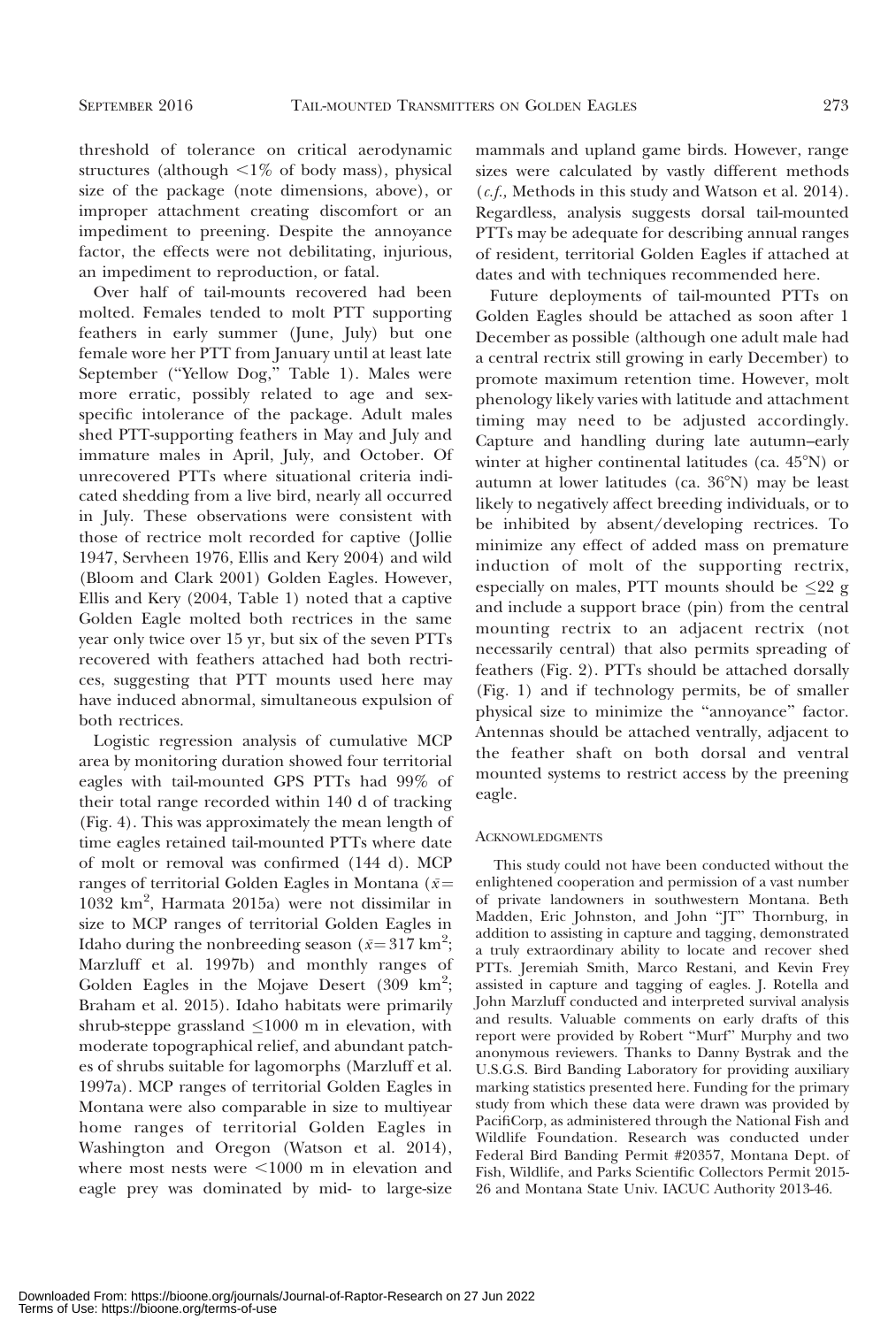LITERATURE CITED

- BLOOM, P.H. AND W.S. CLARK. 2001. Molt and sequence of plumages of Golden Eagles and a technique for inhand ageing. North American Bird Bander 26:97-116.
- BRAHAM, M., T. MILLER, A.E. DUERR, M. LANZONE, A. FESNOCK, L. LAPRE, D. DRISCOLL, AND T. KATZNER. 2015. Home in the heat: dramatic seasonal variation in home range of desert Golden Eagles informs management for renewable energy development. Biological Conservation 186:225–232.
- BROWN, J.M. 1969. Territorial behavior and population regulation in birds: a review and reevaluation. Wilson Bulletin 81:293–329.
- BUEHLER, D.A., J.D. FRASER, M.R. FULLER, L.S. MCALLISTER, AND J.K.D. SEEGAR. 1995. Captive and field-tested radiotransmitter attachments for Bald Eagles. Journal of Field Ornithology 66:173–180.
	- -, ----, J.K.D. SEEGAR, AND G.D. THERRES. 1991. Survival rates and population dynamics of Bald Eagles on Chesapeake Bay. Journal of Wildlife Management 55:608–613.
- ELLIS D.H. 2004. Molting in the plumage of juvenile Golden Eagles. North American Bird Bander 29:53–58.
- ——— AND M. KERY. 2004. Variable retention times for rectrices at different loci in a Golden Eagle. Journal of Raptor Research 38:270–275.
- GEOTRAK, INC. 2011. PTT Tracker. Ver 1.0.0.1.4. NorthStar Science and Technology, LLC, King George, VA U.S.A. http://www.geotrakinc.com/ptt-tracker/ PTT-Tracker-User-Guide.pdf (last accessed 31 May 2016).
- GESSAMAN, J.A., M.R. FULLER, P.J. PEKINS, AND G.E. DUKE. 1991. Resting metabolic rate of Golden Eagles, Bald Eagles, and Barred Owls with a tracking transmitter or an equivalent load. Wilson Bulletin 103:261–265.
	- ———, G.W. WORKMAN, AND M.R. FULLER. 1991. Flight performance, energetics and water turnover of tippler pigeons with a harness and dorsal load. Condor 93:546– 554.
- GREGORY, A., G. GORDON, AND R. MOSS. 2003. Impact of nest-trapping and radio-tagging on breeding Golden Eagles Aquila chrysaetos in Argyll, Scotland. Ibis 145:113–119.
- HARMATA, A.R. 2015a. Demographic aspects of a Golden Eagle population in southwest Montana. Unpublished report, Contract #8006.10.025585, National Fish and Wildlife Foundation, Washington, DC U.S.A.

———. 2015b. Status of nesting Golden Eagles in portions of central and southwestern Montana: 2010–2015. Unpublished final report federal grant # F09ACOO282 to U.S.D.I. Fish and Wildlife Service, Office of Migratory Bird Management, Region 6, Denver, CO U.S.A.

——— AND G. MONTOPOLI. 2013. Morphometric sex determination of North American Golden Eagles. Journal of Raptor Research 47:108–116.

——— AND M. RESTANI. 2015. A notable Golden Eagle encounter. Wingspan 24(1):21.

- HOSMER, D.W., S. LEMESHOW, AND R.X. STURDIVANT. 2013. Applied logistic regression. John Wiley and Sons, Inc. Hoboken, NJ U.S.A.
- HUMPHREY, P.S. AND K.C. PARKES. 1959. An approach to the study of molts and plumages. Auk 76:1–31.
- HUNT, W.G. 1998. Raptor floaters at Moffat's equilibrium. Oikos 82:191–197.
- ———, R.E. JACKMAN, T.L. BROWN, D.E. DRISCOLL, AND L. CULP. 1996. A population study of Golden Eagles in the Altamont Pass Wind Resource Area; second-year progress report. Report to National Renewable Energy Laboratory Subcontract No. XAT-6-16459-01. Predatory Bird Research Center, Long Marine Laboratory, University of California, Santa Cruz, CA U.S.A.
- JOLLIE, M. 1947. Plumage changes in the Golden Eagle. Auk 64:549–576.
- LOCKHART, J.M. AND M.N. KOCHERT. 1980. Effects of visual markers and telemetry devices on the nesting success of Golden Eagles. Special report to the Bird Banding Laboratory, Patuxent, MD U.S.A.
- MARZLUFF, J.M., S.T. KNICK, M.S. VEKASY, L.S. SCHUECK, AND T.J. ZARRIELL. 1997b. Spatial use and habitat selection of Golden Eagles in southwestern Idaho. Auk 114:673– 687.
	- -, M.S. VEKASY, M.N. KOCHERT, AND K. STEENHOF. 1997a. Productivity of Golden Eagles wearing backpack radio transmitters. Journal of Raptor Research 31:223– 227.
- MICHAEL, S., B. GARTRELL, AND S. HUNTER. 2013. Humeral remodeling and soft tissue injury of the wings caused by backpack harnesses for radio transmitters in New Zealand Takahē (Porphyrio hochstetteri). Journal of Wildlife Diseases 49:552–559.
- MINER, N.R. 1975. Montana Golden Eagle removal and translocation project. Proceedings of Second Great Plains Wildlife Damage Control Workshop 201:155–162.
- MOHR, O. 1947. Table of equivalent populations of North American small mammals. American Midland Naturalist 37:223–249.
- MONTGOMERY, D.C., E.A. PECK, AND G.G. VINING. 2012. Introduction to linear regression analysis, Fifth Ed. John Wiley and Sons, Hoboken, NJ U.S.A.
- MOSS, H.R., T. HARRIS, F. ECKE, H. DETTKE, P. SANDSTROM, P.H. BLOOM, J.W. KIDD, S.E. THOMAS, AND B. HORN-FELDT. 2014. Home-range size and examples of postnesting movements for adult Golden Eagles (Aquila chrysaetos) in boreal Sweden. Journal of Raptor Research 48:93–105.
- OBRECHT, H.H., III, C.J. PENNYCUICK, AND M.R. FULLER. 1988. Wind tunnel experiments to assess the effect of back-mounted radio transmitters on bird body drag. Journal of Experimental Biology 135:265–273.
- PENICHE, G., R. VAUGHAN-HIGGINS, I. CARTER, A. POCKNELL, D. SIMPSON, AND A. SAINSBURY. 2011. Long-term health effects of harness-mounted radio transmitters in Red